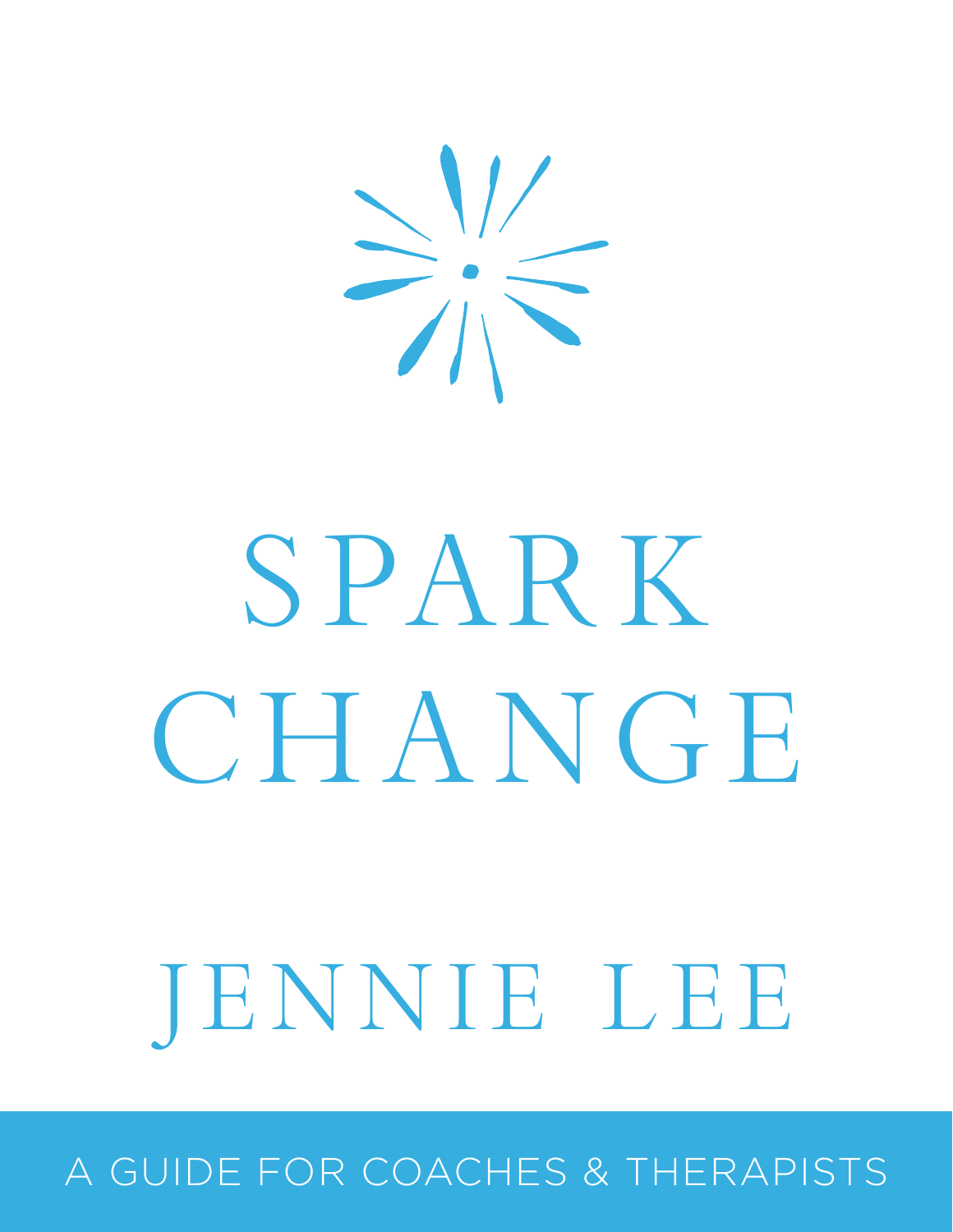$\geq \frac{1}{1}$ 

## USING SPARK CHANGE With Your Clients

Welcome, coaches and therapists!

*Spark Change: 108 Provocative Questions for Spiritual Evolution* was written by a longtime spiritual coach/yoga therapist, Jennie Lee. For over two decades, she has refined questions to help her clients get unstuck. These powerful questions require accountability, and they create inner empowerment. People have reported having visceral responses to the questions, "aha" moments, and genuine desire to take action.

In *Spark Change*, you'll find 12 themes for reflection, with nine questions connected to each theme. These questions allow people to think differently and see possibility where they maybe didn't see it before, inviting lasting change from the inside out. Using these questions with your clients, you'll provide a platform for people to get clearer about the changes they need to make and engage them to be more hopeful that they can accomplish these changes.

The questions prompt people to accept responsibility for their reactions to life's circumstances, making them agents of their own destiny. This helps them become more courageous. The questions will help you help your clients move toward a greater awareness and expression of their highest, truest self.

And don't forget . . . even coaches and therapists get stuck sometimes too. By using the 108 questions in your own life, you will be even better equipped to help others.

Here are just a few ways you might use *Spark Change* with your clients:

- $\frac{1}{20}$  Leave the book in your lobby or on your desk facing forward to spark their curiosity.
- Ask them to open randomly to a question to begin the day's conversation.
- $\frac{1}{200}$  Offer paper and pen for them to answer a question in writing. Set a timer for three minutes and see what comes up.
- Write the 12 chapter themes on a whiteboard and ask your client to pick the word that most resonates. Then choose a question from that chapter to discuss.
- $\frac{1}{100}$  Find a question that you think is fitting for their circumstance and weave it into your session.
- $\frac{1}{2}$  Ask for a commitment to work through the 12 chapters, one month at a time for a year.
- At the end of a session, offer a question for your client to reflect upon until you meet again.
- $\frac{1}{100}$  Or assign a question and ask them to bring in their reflective writing for discussion at your next appointment.

These are just a few ways to use *Spark Change* in your coaching or therapy practice. Be creative and have fun with it! These powerful questions are sure to ignite lots of new inspirations for you and your clients.